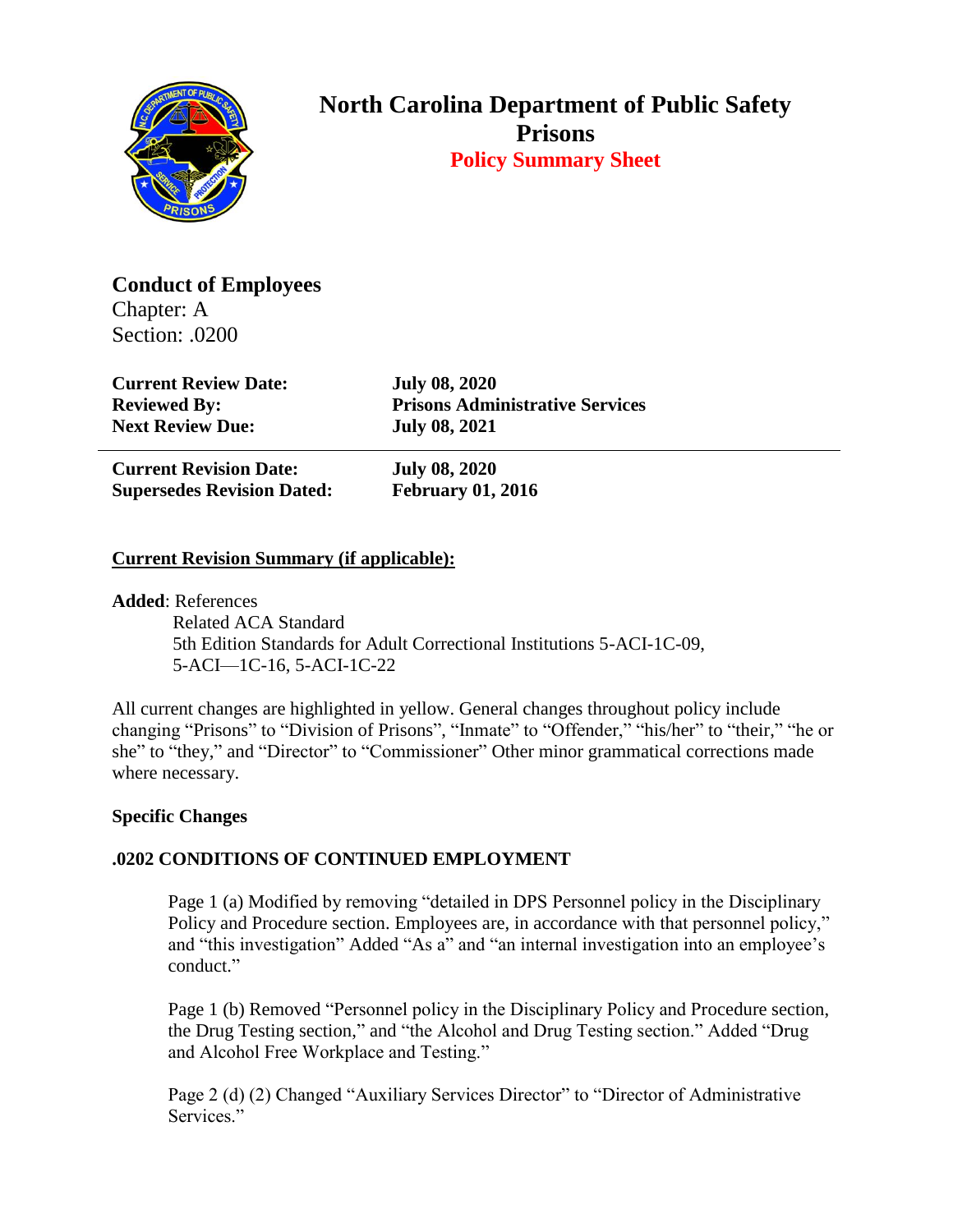### **.0203 SOCIAL NETWORKING/MEDIC, PERSONAL WEB PAGES/SITES, AND OTHER MEDIUMS OF COMMUNICATION**

Page 8 (b) (2) Added "social networking, wikis, photo-sharing, video-sharing."

Page 8 (c) Added new paragraph "Prisons recognizes that its employees may use social media on a personal basis outside of their professional activities. The following guidelines and restrictions govern Prisons employees' personal use of social media sites." Modified (1) by removing "Prisons employees have the right to use social networking, social media and personal web pages/sites." to "Prisons employees are cautioned that their personal social media posts or comments can be used to impeach their credibility or be used as evidence of misconduct that may affect their employment. Prisons may access any information created, transmitted, downloaded, exchanged, or discussed in a public online forum at any time without giving prior notice to its employees. Personal posts can serve as the basis for employee discipline even if they are purely personal in nature."

Page 9 (2) Modified by removing "Prisons employees who use social networking, social media or personal web pages/sites or other types of internet posting shall not identify themselves directly or indirectly as an employee of the Department or Prisons" and adding "Prisons employees are free to express themselves on social media sites as private citizens. However, this right is limited when Prisons' interests, as an employer and in promoting the efficiency of the public services it performs through its employees, outweigh the employee's interest in commenting upon a particular matter. Such instances will be reviewed on a case-by-case basis, and may result in disciplinary action. Examples include, but are not limited to, instances when an employee's speech: a) Interferes with the Department's ability to discipline its employees; b) Negatively impacts the harmony amongst the Department's employees; c) Has a detrimental impact on the close working relationships among the Department's employees where loyalty and confidences are necessary; d) Impedes the Department's ability to perform its duties; e) Interferes with the Department's ongoing operations and working Relationship with other agencies: f) Undermines the Department's mission; g) Conflicts with the employee's responsibilities within the Department; or h) Amounts to abuse of the employee's authority."

Page 9 (3) Modified by removing "Photographs or other depictions of the Department, Prisons uniforms, badges, state cars or state equipment or any other item or material which is identifiable to as belonging to or associated with the Department or Prisons shall not be used on the employee's internet postings" and added "Prisons employees are further advised that their posts or comments on social may impact their personal safety. Caution should be utilized when disclosing their employment with NCDPS or displaying Prisons' logos, uniforms, badges, state cars, state equipment or similar identifying items."

Page 9 (4) Modified by removing the entire sentence "Prisons employees may not represent their opinions or comments as those of the Department, and/or Prisons or as an employee of the Department or Prisons" and replaced with bullet point number (5) verbiage in combination with "In a publicly accessible forum, the disclosure and/or discussion of security sensitive, proprietary or classified information is strictly prohibited. Employees must act responsibly with the information with which they are entrusted.